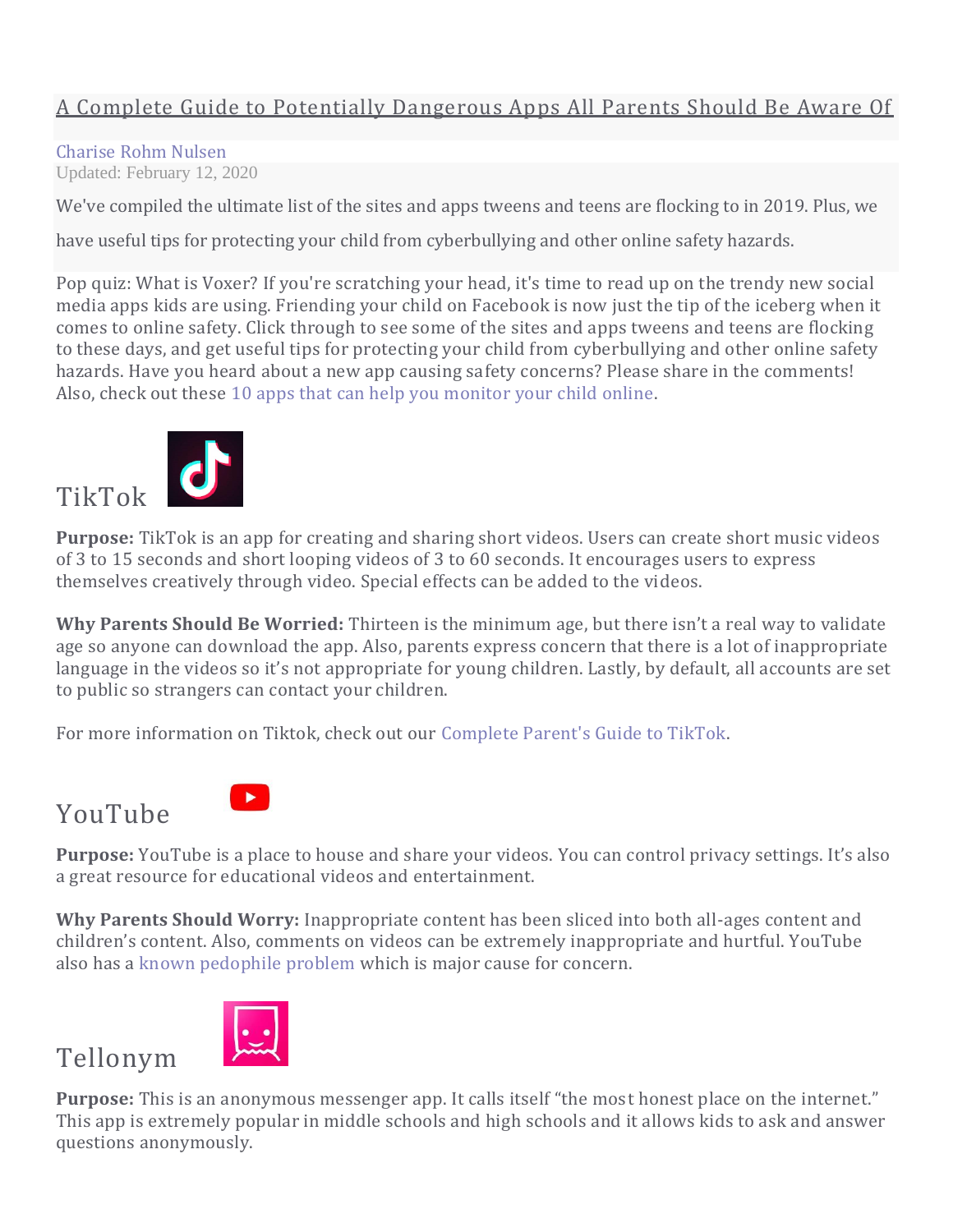**Why Parents Should Worry:** It is a regular occurrence to see cyber bullying, violent threats, and sexual content. It also offers unmonitored access to the internet. The age restrictions are inconsistent ranging from 12 to 16, but this app is inappropriate for anyone younger than being in their late teens.



# Bigo Live

IMVU

**Purpose:** Bigo is a live streaming app. It is rated for teens 17 and up. Users can vlog about their lives, live stream video game play, and host their own shows.

**Why Parents Should Worry:** There is no age verification and users have to provide personal info like their age and location. This is a place where bullying, nudity, violence, and profanity is common.



**Purpose:** This is a virtual world game like SIMS. Users interact with each other as avatars. IMVU stands for Instant Messaging Virtual Universe.

**What Parents Should Worry:** There is nudity and sexual encounters in areas that are for 18+, but there is sexual talk and behaviors in the regular area of IMVU as well. There is a Chat Now feature that randomly pairs users with other users and can lead to inappropriate pairings and interactions. All profiles are public, and there can be bullying and predators trying to get other users to share their phone numbers and to send pictures.



**Purpose:** Houseparty is a video chatting app that's pretty open. Friends can communicate with each other through live video and texts in chat groups.

**Why Parents Should Be Worried:** There's no screening and the video is live, so there's nothing to keep kids from inappropriate content. Users can send links via chat and even take screenshots. There's also nothing keeping friends of friends joining groups where they may only know one person.



**Purpose:** Tinder's developers describe the app as "the fun way to connect with new and interesting people around you." But it's mainly used as a dating tool or an anonymous hook-up (read: one-night stand) locator by 20-somethings, college students, and even younger teens and tweens. (Yikes!)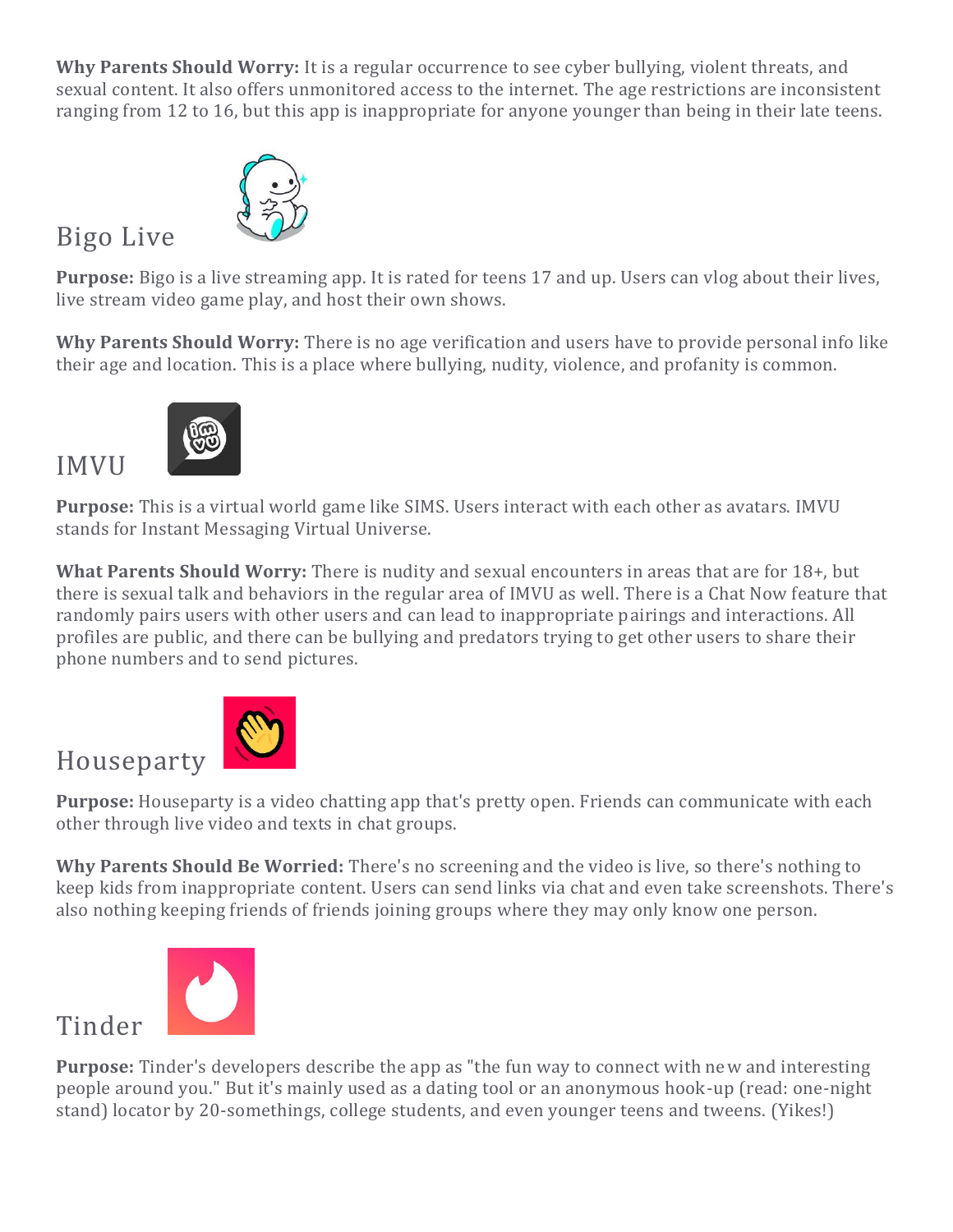**Why Parents Should Worry:** The app is rated ages 17+ but Tinder's privacy policy allows teens as young as 13 to register (the app connects with Facebook — which is also technically for ages 13+ — to pull in photos for users' Tinder profiles). Tinder helps people find others in their geographic location and allows users to view each others' photos and start instant messaging once both people have "liked" one another. The geo-location features and anonymous nature of the app put kids at risk for [catfishing,](https://www.familyeducation.com/life/internet-safety/8-tips-protect-your-kids-catfishing-online) sexual harassment, stalking, and worse. Learn [more scary facts about the Tinder app.](http://www.chicagonow.com/tween-us/2014/01/tinder-app-parents-facts-scary/)

# **askfm**

#### Ask.fm

**Purpose:** This app allows users to interact in a question-and-answer format — with friends, peers, and anonymous users alike.

**Why Parents Should Worry:** The app is rated ages 13+ and is most popular in Europe but is catching on in the U.S. Some kids have used the app for hurtful [cyberbullying that has been linked to suicides,](http://www.businessinsider.com/askfm-and-teen-suicides-2013-9)  including [the death of 12-year-old Rebecca Sedwick of Florida.](http://www.nytimes.com/2013/09/14/us/suicide-of-girl-after-bullying-raises-worries-on-web-sites.html?_r=1&) British schools have sent home [letters](http://www.dailymail.co.uk/news/article-2261588/Ask-fm-Pupils-parents-warned-social-networking-website-linked-teen-abuse.html)  [calling for students to stop using ask.fm](http://www.dailymail.co.uk/news/article-2261588/Ask-fm-Pupils-parents-warned-social-networking-website-linked-teen-abuse.html) because of its use in several cyberbullying incidents there, and its loose regulation and lack of monitoring. In response to the uproar in the U.K., the site added a button where users can report abuse, but some parents feel it's too little, too late. Check out [Webwise's Ask.fm Guide for Parents and Teachers.](http://www.webwise.ie/)

# kık.

Kik Messenger

**Purpose:** Kik is a mobile app that people can use to text with friends at high speed and with more of a "face-to-face feel" than regular texting (users' profile pictures appear in a little bubble next to their text, and they can quickly text photos, sketches, or even pre-designed greeting cards to individuals or groups).

**Why Parents Should Worry:** The app is rated ages 17+, but there is no age verification so anyone can download it. Like some other instant messenger apps, Kik allows your teen to connect with others using just a username (rather than texting from her phone number). But it begs the question: Should teens be texting with people beyond their phone contacts? Reviews in the App Store and Google Play store reveal that many people [use Kik to meet strangers for sexting.](http://www.bewebsmart.com/internet-safety/is-kik-okay-for-kids/) The app also been connected with cyberbullying. Rebecca Sedwick, the Florida bullying victim who killed herself, reportedly used Kik and Voxer in addition to ask.fm — receiving messages like "Go kill yourself" and "Why aren't you dead?" — without her mother even knowing about the apps. It's no surprise Kik has landed on some parents' ["worst apps" lists.](http://www.education.com/magazine/article/worst-apps-kids/) Check out [bewebsmart.com's advice on Kik.](http://www.bewebsmart.com/internet-safety/is-kik-okay-for-kids/)



Voxer

**Purpose:** This walkie-talkie PTT (push-to-talk) app allows users to quickly exchange short voice messages. They can have chats going on with multiple people at a time and just have to tap the play button to hear any messages they receive. Although it largely has an adult following, including some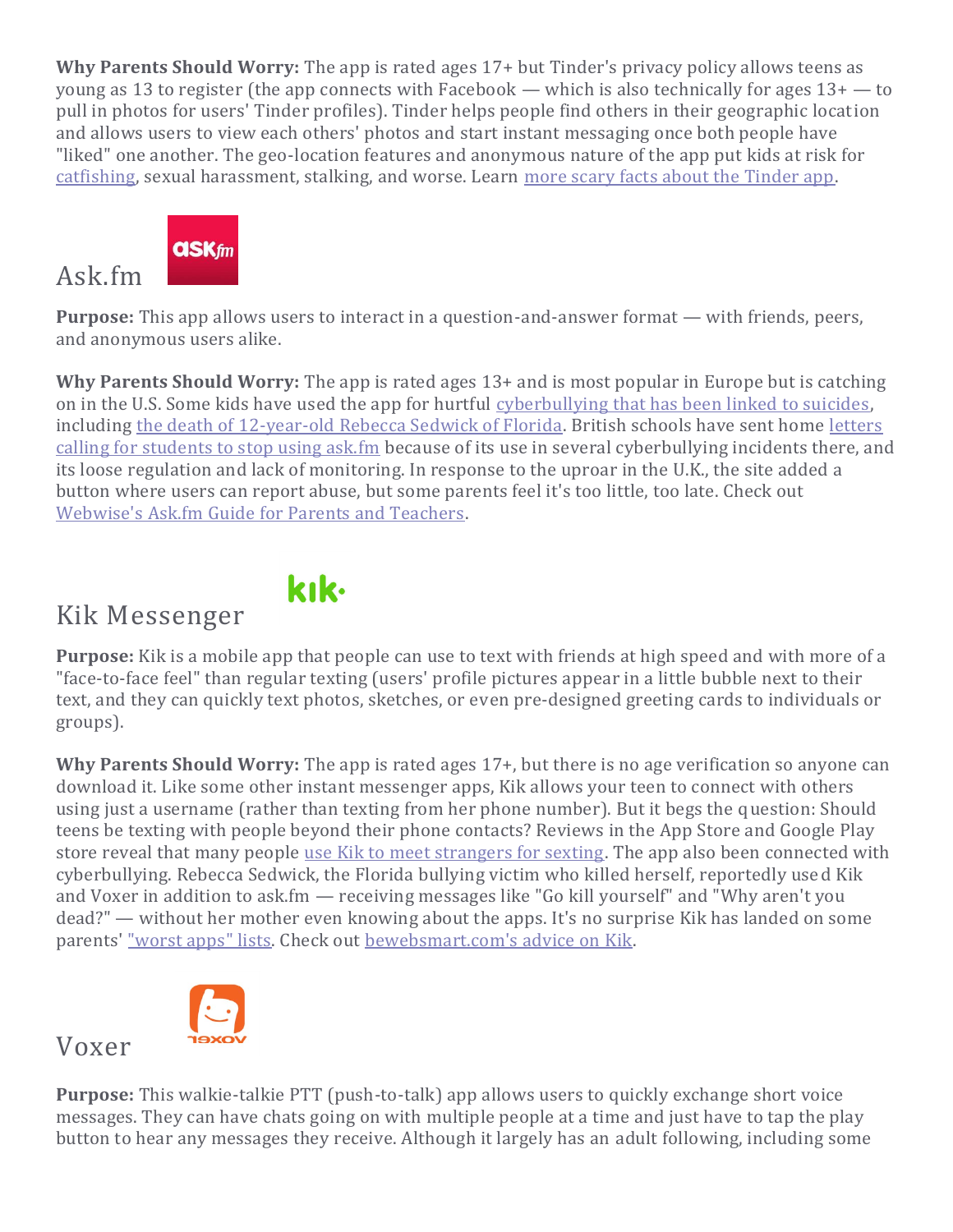people who use it for their job, it's becoming popular among teens who enjoy its hybrid style of texting and talking.

**Why Parents Should Worry:** Hurtful messages from cyberbullies can be even more biting when they're spoken and can be played repeatedly. Surprisingly, the app is rated ages 4+ in the App Store.



**Purpose:** [Snapchat](https://www.familyeducation.com/snapchat-101-a-helpful-guide-for-parents-of-teens) is an app that allows users to send photos and videos that disappear after they're received. It's rated ages 12+. The filters and special effects allow users to alter pictures.

**Why Parents Should Worry:** Some kids are using the app to send racy pics because they believe the images can't be saved and circulated. But it turns out that Snapchat pics don't completely disappear [from a device,](http://www.thedailybeast.com/cheats/2013/05/09/snapchat-doesn-t-delete-photos.html) and users can take a screenshot before an image vanishes in the app. And while recent studies revealed that ["sexting"](https://www.familyeducation.com/what-to-do-if-you-catch-your-teen-sexting-a-step-by-step-guide) (sending sexual messages and images, usually via text message) is not as popular as parents had feared, "disappearing photo" apps like Snapchat might embolden kids to send more explicit photos and texts than they would have before through traditional texting. Check out connectsafely.org's ["A Parents' Guide to Snapchat."](http://www.connectsafely.org/wp-content/uploads/snapchat_guide.pdf)



Snapchat



**Purpose:** <u>[Vsco](https://www.familyeducation.com/teens/a-parents-guide-to-vsco)</u> is a photo creation app that gives users the tools to shoot, edit and post images to a profile, kind of like Instagram.

**Why Parents Should Worry:** You should know that you have to manually turn on privacy settings and limit location sharing. There are also in-app purchases for more serious photo editing tools that could cost you some serious money if your kid decides to download them.

## Whisper



**Purpose:** This 17+ app's motto is: "Share Secrets, Express Yourself, Meet New People." It has a similar feel to the now-defunct PostSecret app, which was discontinued shortly after its release because it [filled up with abusive content.](http://mashable.com/2012/01/02/postsecret-app-discontinued-because-of-malicious-posts/)

**Why Parents Should Worry:** Whisper lets users set up anonymous accounts to make their messages or confessions overlap an image or graphic (similar to e-postcards), which other users can then "like," share, or comment on. While it allows for creative expression, it can also take overly personal content viral. The app also shows a user's location. Although the app is geared toward older teens and adults, younger children are finding their way to it. A 12-year-old girl in Washington was reportedly raped by a 21-year-old man [who met her on Whisper.](http://q13fox.com/2013/10/10/man-charged-after-using-whisper-app-to-lure-teenage-girl/#axzz2vCiEI0zQ)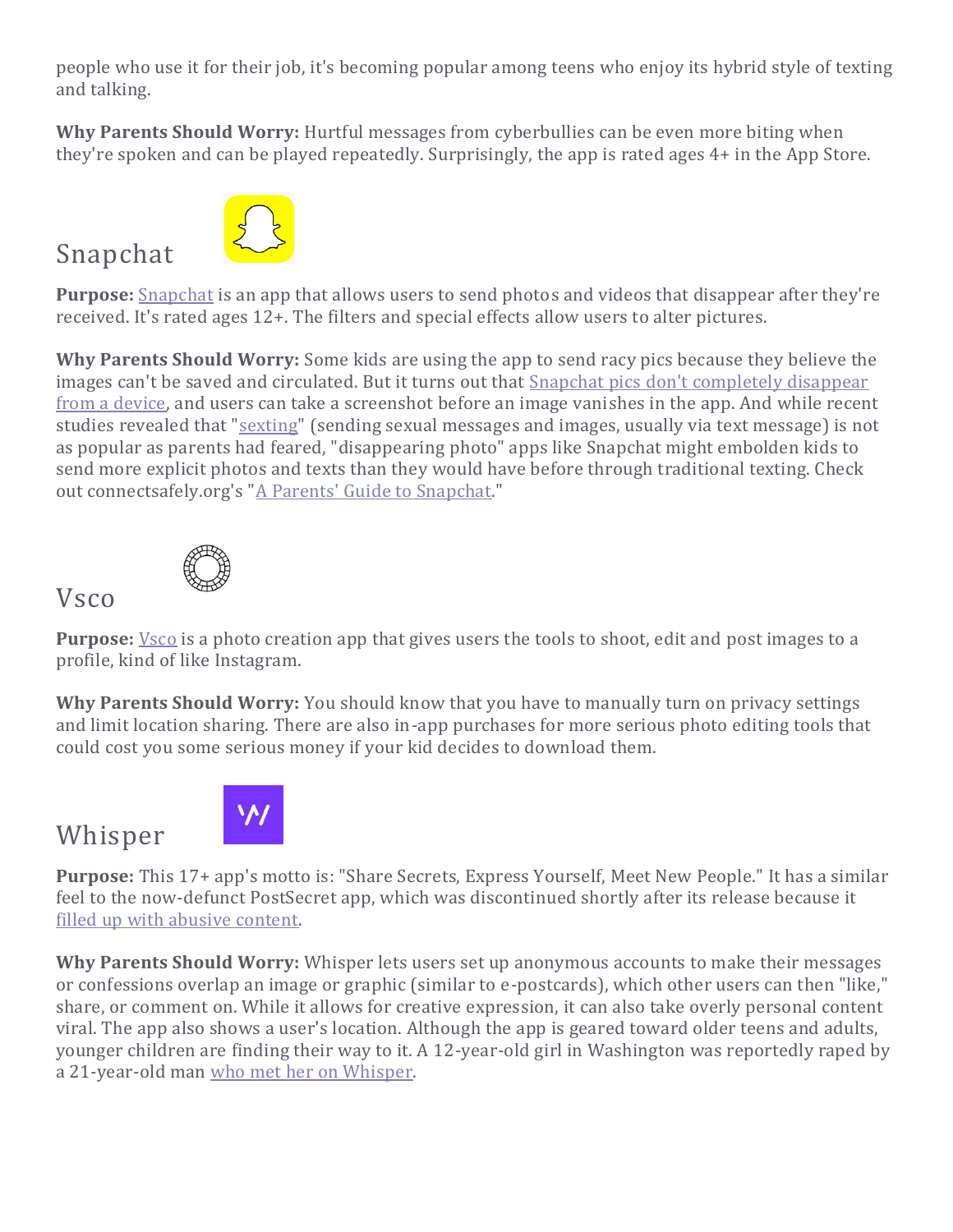

Instagram

**Purpose:** Many children and young teens are also active on this 17+ photo-sharing app. It can also be used for sharing videos and chatting.

Why Parents Should Worry: [Common Sense Media says](http://www.commonsensemedia.org/website-reviews/tumblr) Tumblr is "too raunchy for tykes" because users can easily access pornographic, violent, and inappropriate content. Common Sense also notes that users need to jump through hoops to set up privacy settings — and until then, all of a user's photo and content is public for all to see. Mental health experts say that Tumblr can be damaging to [adolescents' mental health](http://www.netnanny.com/blog/the-dark-side-of-tumblr/) because it tends to glorify self-harm and eating disorders.



**Purpose:** This hugely popular photo-sharing site is owned by Facebook, so you may be more familiar with it than with other photo-sharing apps. Users can add cool filters or create collages of their photos and share them across Facebook and other social media platforms.

**Why Parents Should Worry:** The app is rated 13+ and may be slightly tamer than Tumblr, but users can still find mature or inappropriate content and comments throughout the app (there is a way to flag inappropriate content for review). "Trolls" — or people making vicious, usually anonymous comments — are common. A user can change the settings to block their location or certain followers, but many users are casual about their settings, connecting with people they don't know well or at all. Check out connectsafely.org's ["A Parents' Guide to Instagram.](http://www.connectsafely.org/wp-content/uploads/instagram_guide.pdf)"





**Purpose:** Look is a free video messaging app. Users can send video (of course), test, emojis and gifs. They can also draw on and use filters on their videos.

**Why Parents Should Worry:** With Look, strangers can message kids pretty easily, and because there are no content filters, kids can come across inappropriate content. [Users](https://smartsocial.com/look-app-guide/) have reported cyberbullying activity and have found it difficult to delete their accounts.

#### Jailbreak Programs and Icon-Hiding Apps

**Purpose:** These aren't social media apps — and they're confusing — but you should still know about them (especially if you have a tech-savvy teen or have had to take away your child's mobile phone privileges because of abuse).

**Why Parents Should Worry:**"Jailbreaking" an iPhone or "rooting" an Android phone basically means hacking your own device to lift restrictions on allowable applications — meaning, the user can then download third-party apps not sold in the App Store or Google Play store (read: sometimes sketchy apps). It's hard to say how many teens have jailbroken their mobile device, but instructions on how to